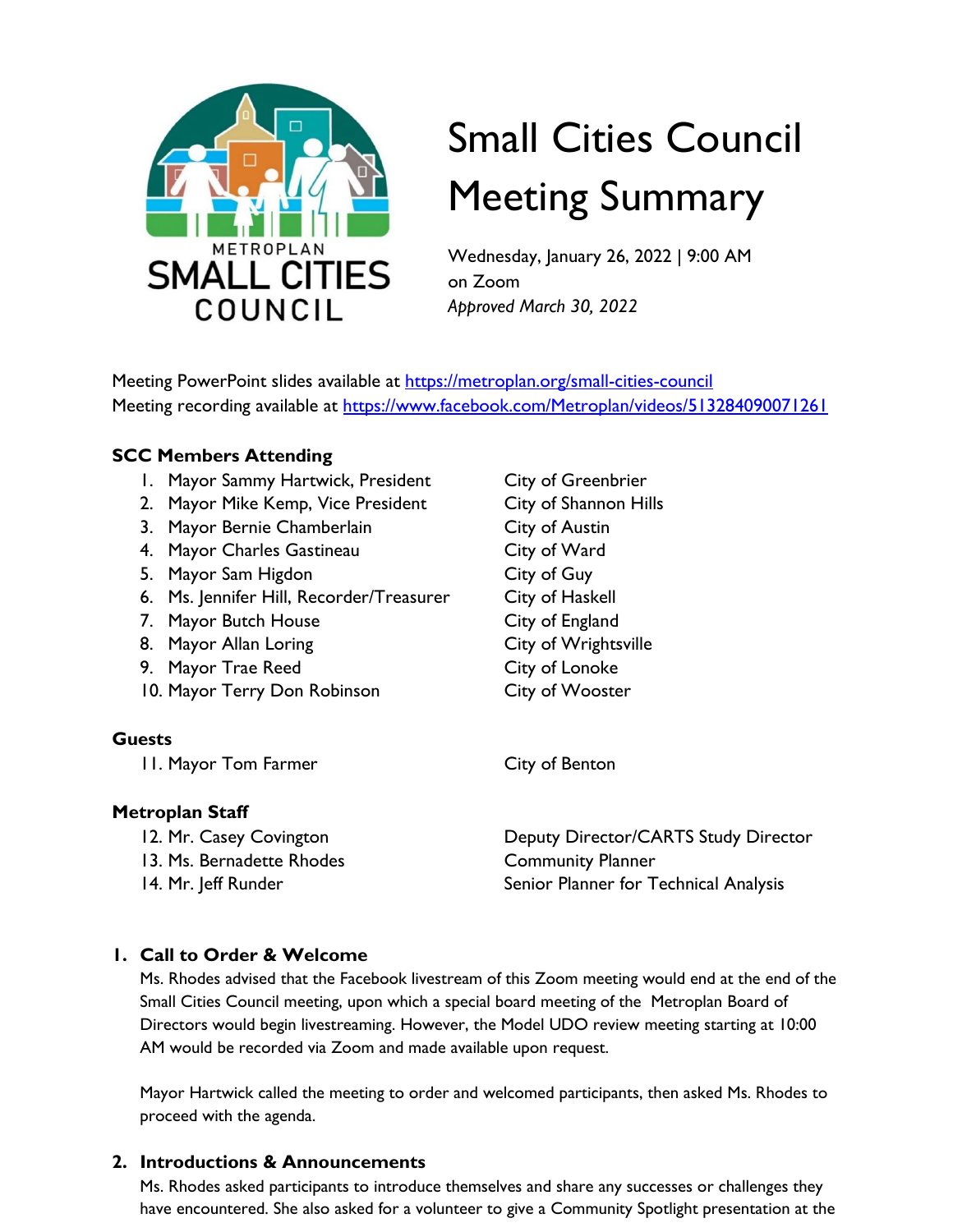March Small Cities Council meeting.

Mayor Loring of Wrightsville shared that he was appointed mayor in September 2021 and welcomes any help from the group in getting up to speed.

Mayor Reed stated that Lonoke is working on water/sewer updates, with four to five months left on the project. He nominated Mayor Higdon for the March Community Spotlight and emphasized the City of Guy's nice new Dollar General store.

Mayor Hartwick shared that Greenbrier has a pre-construction meeting tomorrow on a Metroplanfunded TAP (Transportation Alternatives Program) project for sidewalks. The project is anticipated to take 90 days to finish. He also mentioned that staffing has been a challenge for cities during the pandemic.

Mayor Higdon thanked Mayor Reed for his comment and stated the Dollar General has been a benefit to the City of Guy. He shared that ARDOT is letting a bid in February for street paving in Guy, and that the City is in the process of removing old water lines under the existing road so that the newly paved road will not need to be cut should repairs to the water line be needed.

Mayor Gastineau shared that Ward's sidewalk project is under construction. Utilities are currently being relocated so the Hwy 319/367 intersection project can begin construction. City Council has approved an all-inclusive playground. He also stated that Covid infections among employees have created challenges.

Mayor Robinson of Wooster shared that the city has laid 5 miles of sewer line and will soon have it all connected. Then two pump stations will be built starting in April/May. Upon their completion, the City can begin pumping sewer on the main line. The City is working with Metroplan and ARDOT on designs for a potential roundabout at the Hwy 25/285 intersection. The City/water district still has numerous subdivisions waiting to come in once the sewer line is functioning.

Ms. Hill shared that Haskell is gathering engineering plans for sewer projects and also experiencing staff outages due to Covid.

Mayor Chamberlain shared that Austin is also working on sewer upgrades.

Ms. Rhodes introduced two additional Metroplan staff members on the call, Mr. Casey Covington and Mr. Jeff Runder.

#### **3. Summaries of Previous Meetings**

Ms. Hill made a motion to approve the summaries of the September 29, 2021 and November 17, 2021 meetings. Mayor Higdon seconded the motion. The motion passed unanimously.

#### **4. Metroplan Update**

2022-2023 TAP Grant: Ms. Rhodes shared that approval of the TAP grant awards would be on the agenda of the special board meeting at 10:00 AM. 17 applications were received from 14 jurisdictions. \$2,873,793 was requested. The total amount available was \$1,600,000.

2023 STBG Call for Projects: Metroplan anticipates \$15 million available, and the application is set to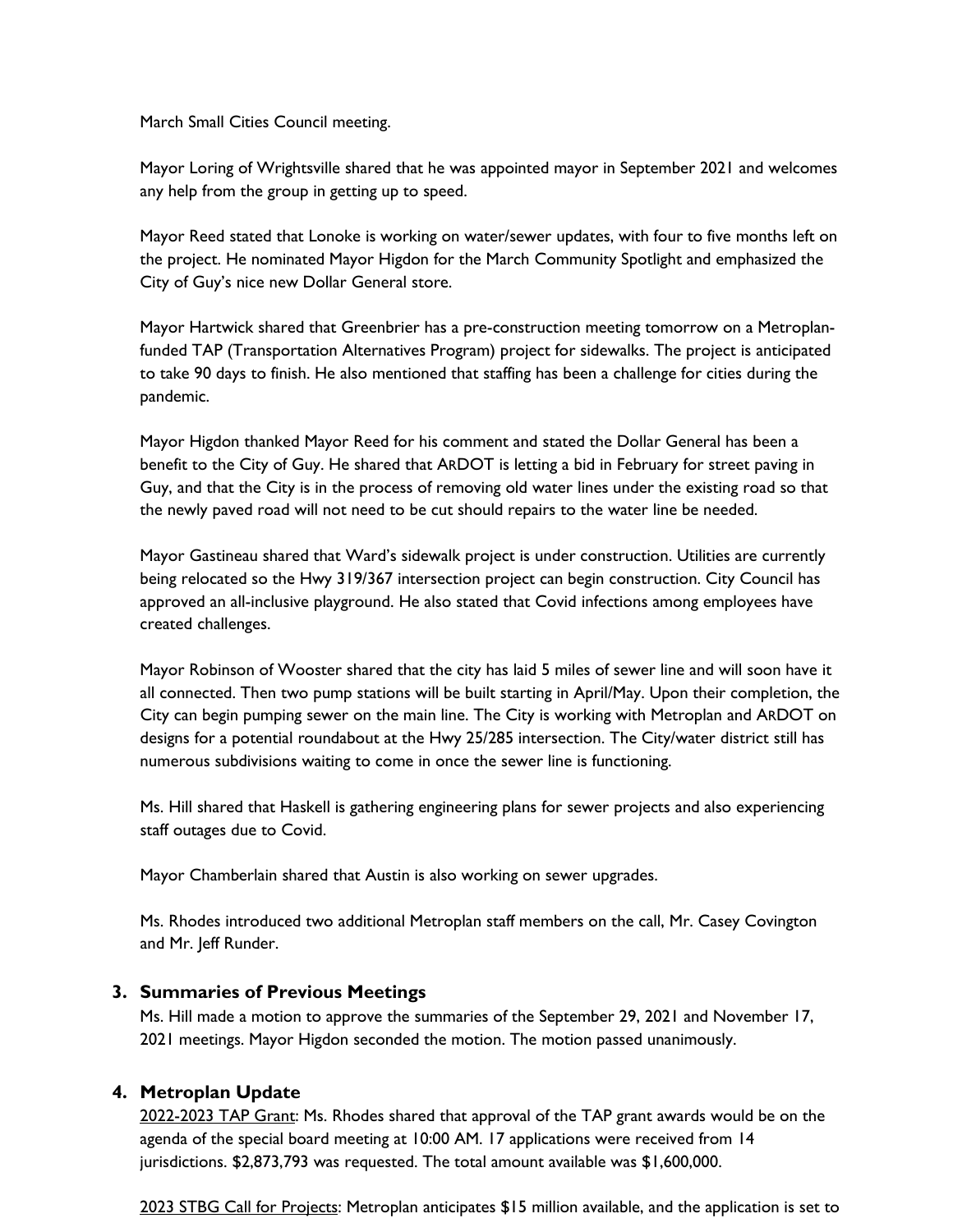be released in April 2022. Mr. Covington shared that he would present application and scoring information at the February board meeting. The call will include new projects as well as projects that have already been out to bid but require additional funding due to cost increases.

Standard Practice Documents: Mr. Covington stated that staff was drafting Standard Practice documents to clarify how federal funding is awarded and change orders/cost overruns are handled.

### **5. Benchmarking Trip Update**

Ms. Rhodes reviewed the results of the vote on potential destinations from December's board meeting. Allentown received 31 points and Fort Collins received 28 points. During the special board meeting, members will be asked to indicate their preference between the top two destinations so trip details and possible timeframes can be determined.

Mayor Hartwick clarified whether the start date would be a travel day or the start of the actual program. Ms. Rhodes answered that the first and last days of each date range are travel days.

Mayor Reed asked whether both Fort Collins and Allentown had small towns nearby that small city mayors could learn from. Ms. Rhodes indicated that Allentown is surrounded by several small cities that act as suburbs of Allentown, and is in proximity to a mid-sized city, Easton, which could act as a companion to the larger city. In Fort Collins, a city named Berthoud (7,000 residents) is a potential companion city. The mayor of Berthoud is the President of the North Front Range MPO's Planning Council.

Mayor Higdon expressed that expense is a consideration. Allentown would require a flight, whereas Fort Collins is within driving distance for those bringing a spouse. Ms. Rhodes clarified that Metroplan pays travel expenses for one representative from each member jurisdiction (typically mayor or regular proxy). Members may bring additional staff or a spouse, at the expense of the city or individual.

Mr. Covington stated that driving and flying are both options, and mileage is reimbursed for those driving. Allentown is 16-hour drive from Little Rock. He encouraged board members to attend, benchmark regional issues and learn how other locations have addressed challenges.

Mayor Loring asked what the main objective was of the benchmarking trips. Ms. Rhodes stated that this year, the main goal is to learn about the implementation of alternative transportation, shareduse paths, and greenways. There will also be presentations, discussions, and networking opportunities with mayors and other city officials and staff (planning, parks, transit).

#### **6. Model UDO Topics, Explained**

Ms. Rhodes asked for requests for clarification on certain topics pertaining to the UDO. Hearing none, Ms. Rhodes proceeded to give an overview of the sign regulations, which is the last section in Article 4 – Development Standards, starting on page 92 in the UDO. Metroplan staff included sign regulations as an option for cities to consider. She emphasized that sign regulations are very individual to each city, and that this language is intended as jumping off point for discussion. The section incorporates best practices based on guidance from American Planning Association and Planning Commissioner's Journal. The section includes a table summarizing regulations for each sign type in each zone.